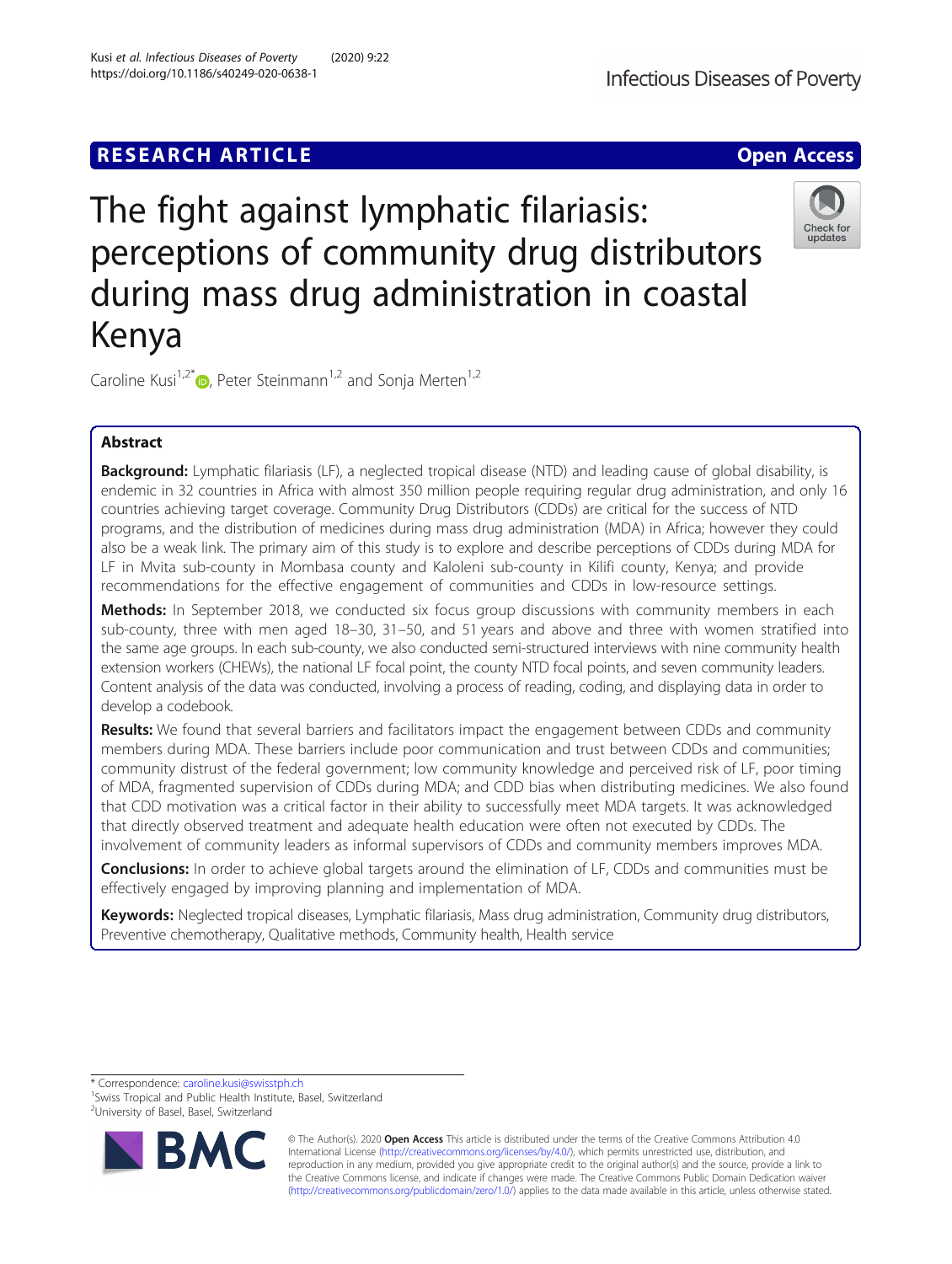# Background

Neglected Tropical Diseases (NTDs) affect more than 2 billion people around the world, causing disability and death in vulnerable populations [\[1](#page-9-0)]. Thirty-two of the 52 countries that require preventive chemotherapy are in Africa, and almost 350 million people in Africa require regular drug administration. Only 16 countries in Africa achieved target coverage [\[2\]](#page-9-0). LF is one of five NTDs whose transmission cycle can be interrupted through annual large-scale distribution or mass drug administration (MDA) of preventive chemotherapy. In Africa, MDA campaigns usually rely on community drug distributors (CDDs).

Today, CDDs are critical for the success of many NTD programs, and the achievement of current global targets for the elimination of diseases like LF and onchocerciasis; however they could also be a weak link  $[3, 4]$  $[3, 4]$  $[3, 4]$ . Studies conducted in several African countries have shown the factors that jeopardize the sustainability and success of community-directed treatment programs, as well as the barriers and facilitators of coverage and compliance, including the motivation and performance of CDDs. A study profiling the best performing CDDs in Uganda demonstrated that treatment rates were associated with CDD characteristics rather than the willingness of community members to comply with treatment [\[5](#page-9-0)]. In some contexts, the selection and recruitment of CDDs are not led by the community or made transparent, resulting in community resistance and lack of trust of CDDs [\[6](#page-9-0), [7](#page-9-0)]. A study conducted in Ethiopia found that CDDs had poor knowledge, attitude and practices related to onchocerciasis, leading to low participation of community members in MDA [[8\]](#page-9-0). In Tanzania and Nigeria, researchers showed that CDDs did not understand the cause and transmission of the disease due to inadequate trainings. As a result, CDDs passed on wrong information to community members about LF, impacting community trust of CDDs [[6,](#page-9-0) [9\]](#page-9-0). Also, CDDs in Northern Nigeria did not understand how to engage with individuals with physical disabilities and other complex conditions due to inconsistencies in messages during trainings [[9\]](#page-9-0).

Community drug distributors' preferences for financial and material incentives, and their effect on motivation, are important factors in the implementation of MDA campaigns. In a study conducted in Uganda, Fleming and colleagues found that CDDs were driven by both intrinsic and extrinsic motivations. They were motivated to serve their communities and gain recognition; and also desired financial and material incentives, such as Tshirts, bags, hats, boots and waterproof coats with the program logo and certificates [\[10](#page-9-0)]. They also felt that financial compensation should reflect out of pocket expenses and opportunity costs incurred during MDA [[10\]](#page-9-0). Opportunity costs can include missing out on farming and other small-scale ventures, as well as house-hold food and school costs [[10](#page-9-0), [11](#page-9-0)]. In Ghana and Nigeria, CDDs preferred certificates, T-shirts, bicycles, ID cards, hats, preferential treatment at the district hospitals or health centres as compensation for their work [[9,](#page-9-0) [11\]](#page-9-0).

CDDs have reported that the support given by communities and the NTD program is not enough motivation [\[9](#page-9-0), [10\]](#page-9-0). In Nigeria, Kenya and Ghana, CDDs expressed a desire to see their supervisors throughout MDA in order to increase their confidence and promote community acceptance of MDA [\[7](#page-9-0), [9,](#page-9-0) [11\]](#page-9-0). The lack of supportive supervision of CDDs is often due to the high workload of supervisors during MDA campaigns and the provision of routine health services within healthcare centres [[6,](#page-9-0) [11](#page-9-0)]. In Cameroon, CDDs working in the onchocerciasis program reported that low appreciation and community support affected their motivation [[12](#page-9-0)]. Furthermore, in Nigeria, positive feedback from communities was a major motivating factor, resulting in feelings of happiness and fulfilment for CDDs. Also, supervisors and CDDs wanted more feedback and appreciation from the health sector, and to be acknowledged as contributors to population health [[9\]](#page-9-0).

In addition, CDDs' workload during MDA also impacts their motivation and performance. In Tanzania, CDDs mentioned that they did not receive adequate time in order to achieve their performance goals [[6\]](#page-9-0). In Nigeria, high attrition among CDDs resulted in high workload for the remaining CDDs, resulting in low motivation and disengagement [[9\]](#page-9-0). In India and Ghana, CDDs reported difficulties with being able to deliver medicines in the time frame they were allotted [[11,](#page-9-0) [13](#page-10-0)]. In efforts to achieve performance targets, CDDs are not compensated for the extra time they use to distribute medicines [[6\]](#page-9-0).

Furthermore, CDDs have reported a lack of resources and medicines to be able to perform well during MDA. In Uganda and Nigeria, researchers found that drug stock outs due to inaccurate census, insufficient transportation, bags to carry program documents, clean water for ingesting medicines, and insufficient quantities of registers and measuring sticks impacted the on-the-job experiences of CDDs [[9,](#page-9-0) [10](#page-9-0)]. The inability to properly store and dispense tablets, and offer communities treatment for drug side effects also hinder CDDs' work [[10](#page-9-0), [14](#page-10-0)].

Although studies have contributed to our understanding of the many challenges that demotivate and disengage CDDs and communities, additional evidence is needed to identify pathways for improving and sustaining the motivation of CDDs and engagement of communities. A systematic review of the factors influencing the motivation of CDDs concluded that there is a need for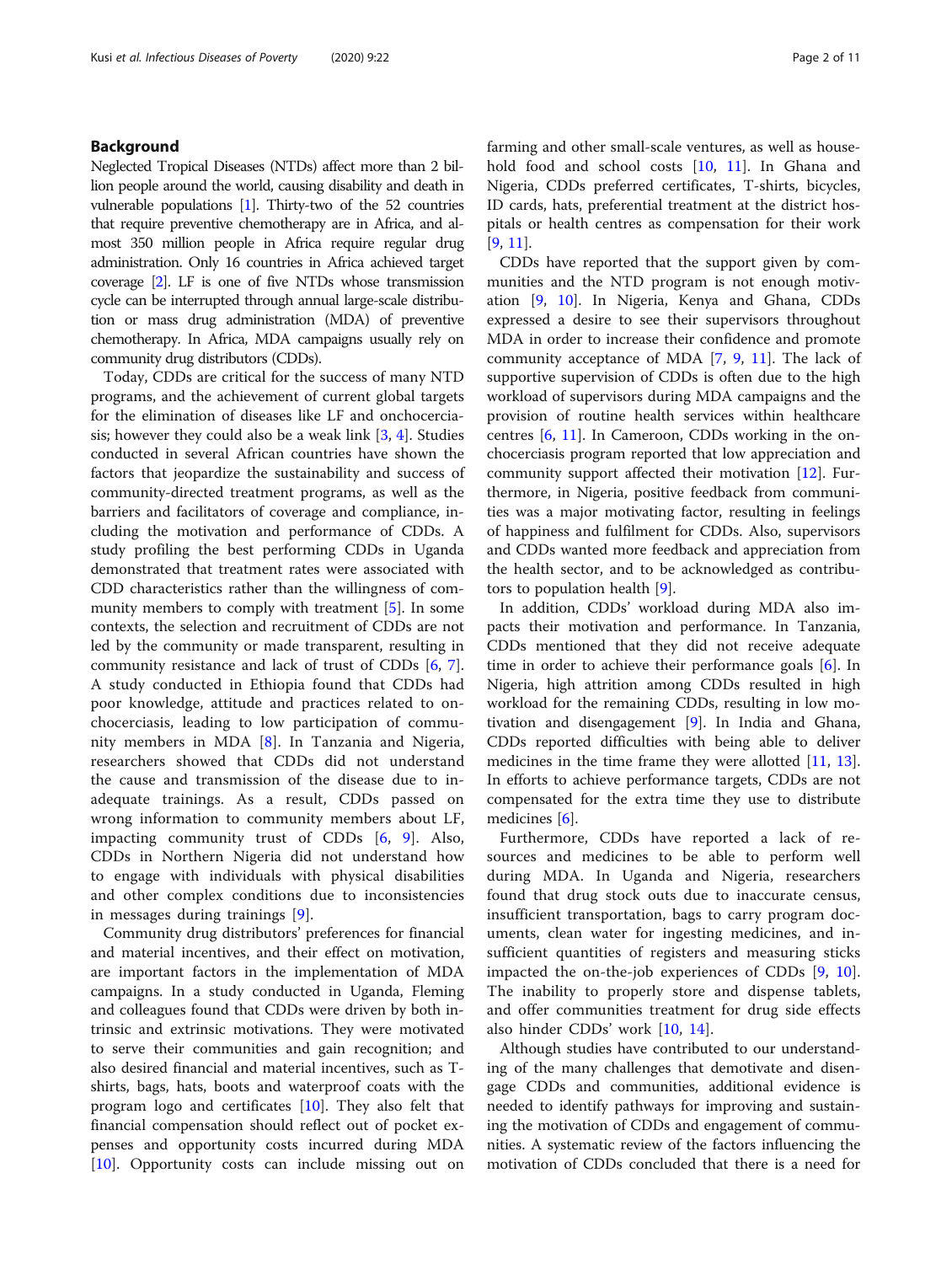more research on measures that improve CDD motivation within the context of the local health system and changing sociocultural environment [[15](#page-10-0)]. The investigation of the perceptions of CDDs can reveal the measures and pathways needed to better equip and engage CDDs.

#### The Kenyan context

Evidence for the engagement of CDDs for the elimination of LF in Kenya is limited. Findings from studies conducted over five years ago in Kenya indicate that lack of supervision, lack of community trust in CDDs, inadequate training for CDDs and CDDs' inability to reach households resulted in low coverage and compliance [\[7,](#page-9-0) [16](#page-10-0)]. Given the changing socio-cultural and economic landscape of countries like Kenya, and recent efforts to deliver multiple combinations of medicines to accelerate the elimination of LF, there are added pressures on CDDs to not only meet the demands of the NTD program, but also those of their families and communities. The NTD community needs a better understanding of how the roles, perceptions and job experiences of CDDs have changed in Kenya amidst new and intensified global, national, sub-national commitments and agendas. This new understanding can inform the development and implementation of recommendations, and ensure that no one is left behind.

# Methods

#### Research design

This qualitative study used semi-structured key informant interviews and focus group discussions. Semi-structured interviews were conducted with community leaders, community health extension workers (CHEWs), and NTD program officials at the county and national levels. CHEWs are formally trained health care workers responsible for supervising CDDs during MDA. Focus group discussions were conducted with community members. The aim of these interviews was to explore the perception of CDDs during MDA.

## Setting

The study was conducted in September 2018 in coastal Kenya in Mvita sub-county, an urban area in Mombasa county, and Kaloleni sub-county in a rural area in Kilifi county. Two sites with coverage below the treatment threshold of greater than or equal to 65% in the two MDA rounds preceding this study were selected to compare differences and similarities in perceptions of CDDs. In 2015 and 2016, Kaloleni sub-county achieved coverage of 61 and 58% respectively, and in 2016 and 2017, Mvita sub-county achieved coverage of 51 and 59% respectively.

# Data collection Focus groups

We conducted six focus group discussions with community members in each sub-county. Three focus groups were conducted with men aged 18–30, 31–50, and 51 years and above and another three with women stratified into the same age groups. We hypothesized that there may be differences in perspectives by stratum. The subcounty NTD focal point worked with community leaders to purposively select participants for the focus group discussions. Community leaders were asked by the focal point to contact individuals that resided in the community, present at the time of the study and most recent MDA, were over the age of 18, and were willing to come to a specified location and time the following day for an interview. The first 48 individuals to answer leaders' calls and agree to participate were included in the study as participants. Community leaders informed participants about the location, day, and time of the interviews. In each sub-county, two trained public health interns from nearby health facilities moderated the focus group discussions, with one moderator assuming the role of note taker. The total number of participants in each focus group was eight. The focus group discussions were conducted in a private room, at either the railway dispensary or sub county health center. The venues were chosen based on the convenience for the participants. The discussions were conducted in KiSwahili, the national language of Kenya, and lasted for approximately 75 min. A topic guide was used to facilitate discussions.

# Semi-structured interviews

In each sub-county, nine CHEWs and seven community leaders were purposively selected and interviewed. The county NTD and national LF focal points were also interviewed. Participants were identified and recruited by a sub-county NTD program official, and were 18 years of age and above and participated in the most recent MDA. In each sub-county, two trained public health interns from nearby health facilities conducted the interviews. The interviews took place in a private room at the closest health centre or in the participant's home, and lasted for approximately 60 min. The interviews, conducted in KiSwahili, explored a range of topics related to CDDs and community experiences during MDA.

#### Quality control

In order to ensure data quality and optimization, interview guides were translated from English to Ki-Swahili and KiSwahili to English in order to reconcile discrepancies and differences. One of the authors and a senior research assistant that spoke KiSwahili supervised all interviewers to ensure that interviewing and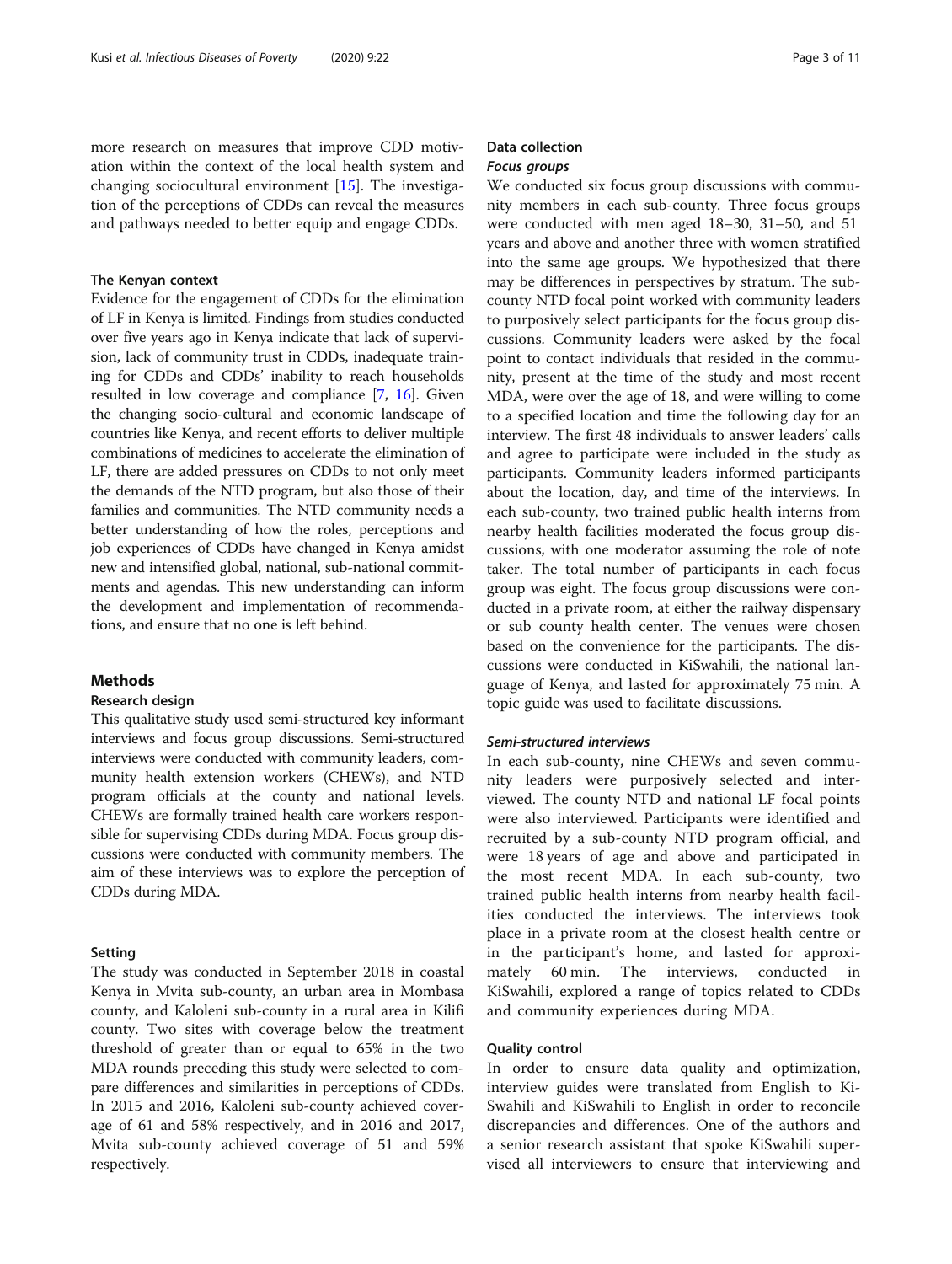data capture techniques were adhered to. After interviews, interviewers reviewed and added to their notes, and uploaded recordings to the cloud. Interviewers transcribed recordings into English at the end of each day. The senior research assistant randomly selected two recordings and transcripts from each interviewer to ensure consistency between recording and transcription.

# Data analysis

Interviews with forty-eight focus group participants, eight CHEWs and six community leaders in each sub-county were digitally recorded and transcribed verbatim. Transcripts were translated to English, reviewed, and then manually coded. Content analysis of the data was conducted (Young Cho & Lee, 2014), which involved a process of reading, coding, and displaying data in order to develop a codebook. Members of the study team read a subset of transcripts and coded emerging themes, reviewed coding, and refined the codebook through an iterative process until consensus was reached between the authors. In order to reach consensus, analyses, codes and themes on the same text were compared to examine similarities and differences. Where there were differences, we actively re-read the text and discussed perspectives. This iterative process consisted of the integration of both deductive and inductive methods to identify predetermined and emergent themes (Young Cho & Lee, 2014). Predetermined themes were based on the study objectives, and included community engagement with CDDs, NTD program engagement with CDDs and CDD motivation and remuneration.

#### Ethical considerations

Informed consent was obtained from all study participants, including consent to digitally record interviews. This study was reviewed and approved by the Kenya Medical Research Institute Scientific and Ethics Review Unit, and a waiver was obtained from the Ethics Committee of Northwest and Central Switzerland, approval number 2018–00694.

# Results

A total of 10 themes emerged from the data (Table [1](#page-4-0)). They are classified into three groups: themes, subthemes, and perspectives. Sub-themes and perspectives did not differ by age and gender.

# Focus group discussions

Participants shared that LF is caused by mosquitoes, and manifests as swelling of legs, scrotum and breasts. They also expressed that LF can be controlled with drugs and using mosquito nets at home. The

reasons cited for risk of LF included poor waster disposal, being near the ocean and the presence of mosquitoes. Only one focus group participant reported that worms caused LF. Perception of risk for LF was high among focus group participants. Acceptance of LF medication during the last MDA varied among the groups. There were some observed differences by age and gender among those that reporting having taken the drugs and those that did not.

## Semi-structured interviews

In each sub-county, five out of six community leaders reported incomplete primary school education, and all CHEWs had at least a secondary school degree. Most participants identified themselves as Muslim.

## Communication with CDDs

Some participants indicated that lack of knowledge of LF and MDA made it difficult for them to accept CDDs and the medication. Mainly, they expressed a lack of effective communication with CDDs influenced their decision to accept medicines. In addition, CDDs are often in a hurry and don't provide adequate explanations about medicines.

Some have bad approach to the community. Some are in hurry and therefore don't explain the usage of drug and why are people being given drugs. (FGD, men, 30–50 years old)

Some CDDs teach us in a way we don't get to understand the message. Some people are slow learners. (FGD, women, 50 years and above)

#### Qualities of a good CDD

When participants discussed qualities of a good CDD and how CDDs were selected, they consistently reported the importance of CDDs' relationship with the community. Focus group discussions and interviews with CDDs and community leaders revealed that CDDs that were from the community or those that were well known among community members were trusted and accepted. Furthermore, participants described how a trusting relationship between the community and CDD made it less challenging for CDDs to gain access to the households to distribute medicines.

The community give me positive feedback about them, they say that they are respectful and they interact well with them. Their relationship is good because they all come from the same community and have a good understanding with each other. The community is welcoming to them because they know each other. (Elder, woman, 63 years old)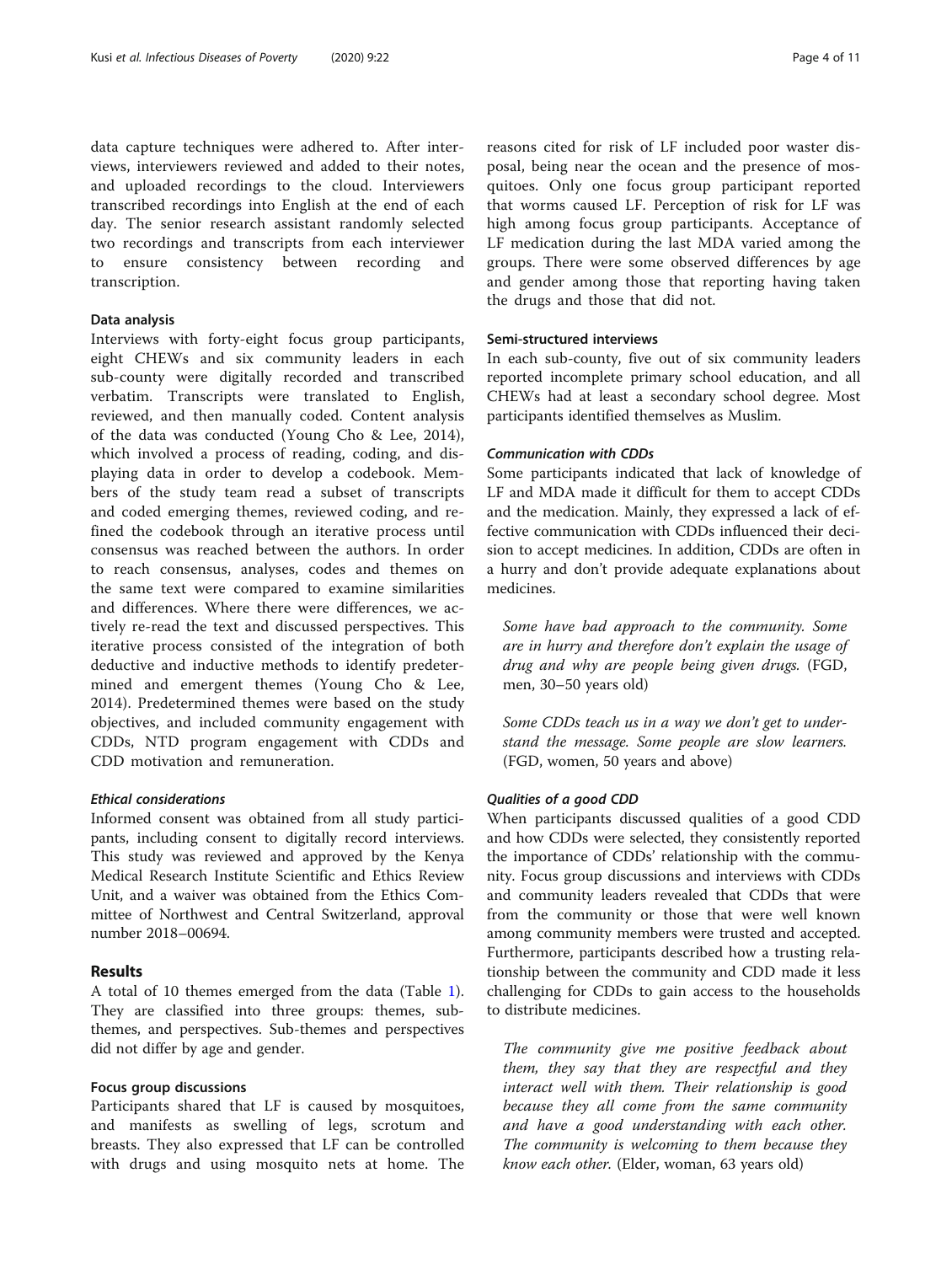## <span id="page-4-0"></span>Table 1 Perceptions of CDDs

| Themes                                                       | Sub-Themes                                                                                                                                                                                                                                           | Perspectives                                                                                                                                                                                                                                                                                                                                                                                                                                                                                                                                                |
|--------------------------------------------------------------|------------------------------------------------------------------------------------------------------------------------------------------------------------------------------------------------------------------------------------------------------|-------------------------------------------------------------------------------------------------------------------------------------------------------------------------------------------------------------------------------------------------------------------------------------------------------------------------------------------------------------------------------------------------------------------------------------------------------------------------------------------------------------------------------------------------------------|
| Communication<br>between CDDs and<br>the community           | CDDs hurriedly distribute drugs, resulting in little to no<br>health education.                                                                                                                                                                      | Adequate health education enables community members to<br>understand LF as a disease with devastating outcomes. Once<br>this is understood from CDDs, they are more likely to<br>participate in MDA and ingest medicines.                                                                                                                                                                                                                                                                                                                                   |
| Qualities of good<br><b>CDDs</b>                             | Trust is established between CDDs and communities when<br>CDDs are nominated and selected by their community.<br>CDDs that are perceived to behave well and have a good<br>image are desirable.                                                      | When trust is established, CDD interactions with community<br>members are positive. As a result, community members are<br>able to trust information from CDDs about the importance of<br>MDA and ingesting medicines. Conversely, when CDDs are<br>not trusted, community members are hostile and refuse<br>medicines. CDDs must be known and selected by their<br>community in order to achieve their goals during MDA.<br>CDDs that are not only selected by community members, but<br>are also well mannered and respectful are embraced and<br>trusted. |
| toward CDDs                                                  | Community resistance Community members' distrust of CDDs often led to sharp<br>resistance and negative treatment of CDDs.                                                                                                                            | Drug misconceptions stemming from cultural beliefs, political<br>propaganda, and lack of awareness fuel resistance to MDA<br>and CDDs in the community.                                                                                                                                                                                                                                                                                                                                                                                                     |
| the federal<br>government                                    | Community distrust of Community members perceive that the government is<br>motivated by a political agenda, and that MDA is the<br>platform used to advance their harmful agenda.                                                                    | Community members perceive MDA to be a way for the<br>government of Kenya to enforce family planning. This<br>misinformation results in a lack of participation in MDA.                                                                                                                                                                                                                                                                                                                                                                                     |
| CDD motivation                                               | Community members perceive that CDDs are motivated<br>when they feel appreciated by them.                                                                                                                                                            | When communities are receptive to the health information,<br>look for CDDs to obtain the drugs, encourage their neighbors<br>to accept the drugs, and provide water, airtime and food,<br>CDDs often feel appreciated. Monetary incentives also serve<br>as motivation for some CDDs to perform well, especially<br>those who are unemployed. Nonetheless, the primary<br>motivator for volunteering among CDDs is their commitment<br>to serve the community.                                                                                              |
| Perception of MDA as<br>a distribution strategy              | Community members that perceive that drugs should be<br>distributed in private facilities or hospitals often don't<br>participate in MDA and belong the higher income groups.<br>On the other hand, those in the lower income groups<br>embrace MDA. | CDDs find it challenging to reach those in higher income<br>levels because they perceive that access to medicines should<br>be from private doctors and hospitals in the event that they<br>do fall sick. This perception may suggest that LF is a disease<br>associated with poverty and that CDDs are not qualified to<br>offer them medicines.                                                                                                                                                                                                           |
| Timing of MDA                                                | The period during which CDDs distributed medicines has an<br>impact on coverage.                                                                                                                                                                     | Some community members are frequently absent during<br>MDA because of work, travel or school.                                                                                                                                                                                                                                                                                                                                                                                                                                                               |
| Community<br>accountability during<br><b>MDA</b>             | Community elders often help achieve treatment coverage<br>through indirect supervision of community members and<br>CDDs during MDA.                                                                                                                  | Community leaders serve as informal supervisors by<br>addressing troublesome community members and by<br>encouraging them to accept and ingest medicines.                                                                                                                                                                                                                                                                                                                                                                                                   |
| CDD bias                                                     | CDDs purposively decide which individuals and groups<br>would receive medicines, which impacts treatment coverage.                                                                                                                                   | Community members believe that CDDs should offer drugs<br>to everyone and not those they like.                                                                                                                                                                                                                                                                                                                                                                                                                                                              |
| Community<br>understanding of<br>CDD job<br>responsibilities | CDDs are expected to engage in a variety of activities before,<br>during and after MDA.                                                                                                                                                              | Directly observed treatment, health education prior to MDA,<br>dosage assessment, and mop-up are all responsibilities of<br>CDDs. Community members report forgetting to take the<br>drugs when CDDs left the drugs, without implementing dir-<br>ectly observed treatment.                                                                                                                                                                                                                                                                                 |

CDDs Community drug distributors; LF Lymphatic filariasis; MDA Mass drug administration.

On the other hand, CDDs that are not selected by community members will not be given the opportunity to distribute medicines because they are not trusted.

… We have never seen them in the community that's why it's hard for some to accept the drugs. I would trust someone from within the community more than strangers. (FGD, women, 18–30 years old)

Participants mentioned that CDDs were chosen to volunteer for MDA based on their relationship with the community, work history, and ability to perform the job tasks (e.g. climbing tall buildings). Several participants suggested that CDDs that were well mannered, respectful, trustworthy, and had a good reputation were well received by the community. Participants also mentioned that patience was an important quality for CDDs to possess because they endured a great deal of resistance from the community.

Like I told you, we don't choose people if they have a bad image, unless that person has good relations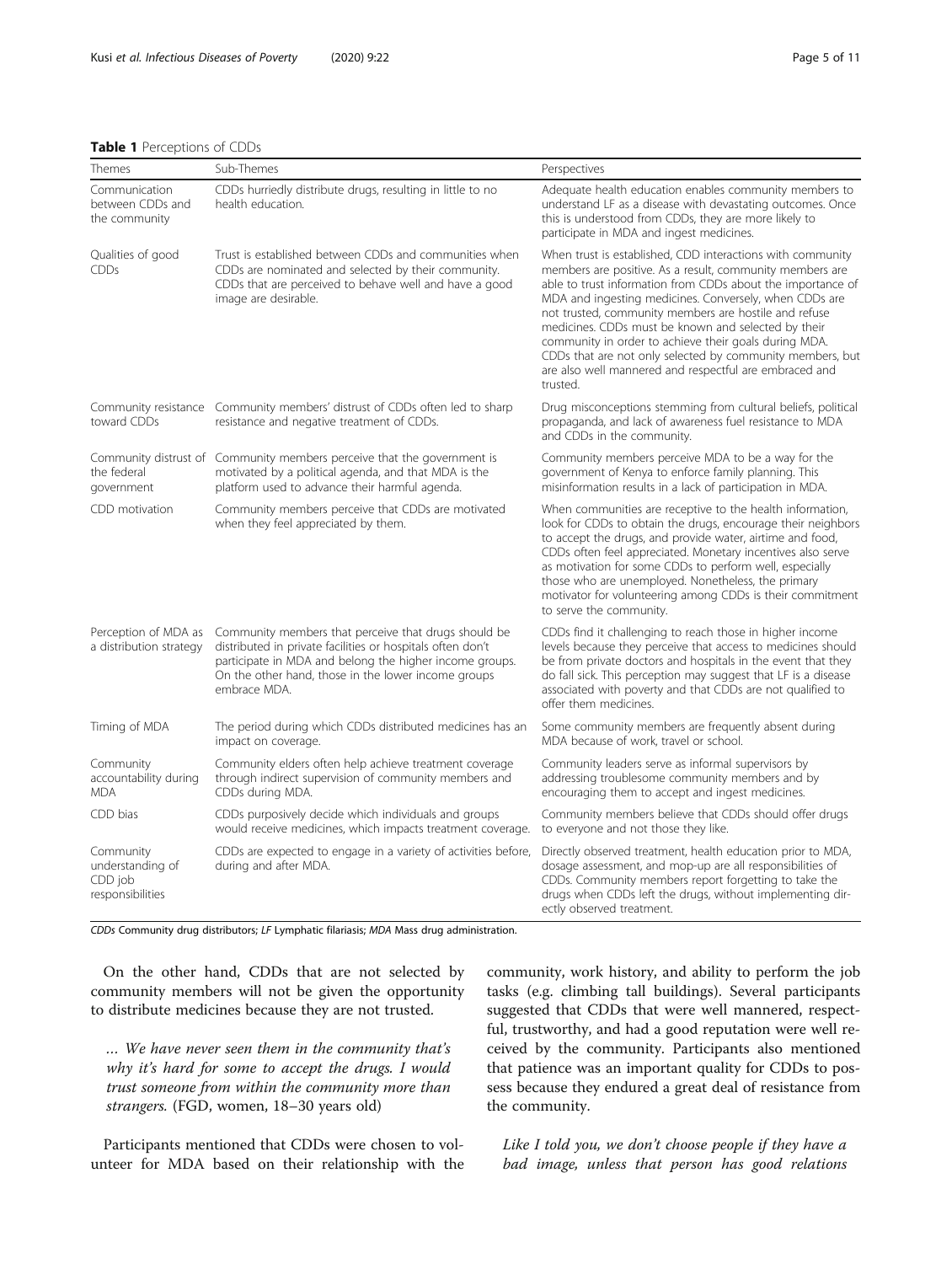with the community that's when our work also becomes easier because already there is a connection. If a CDD is not respectful then there wouldn't be a good relationship. (Elder, man, 54 years old)

#### Community resistance toward CDDs

Over 20 interview participants expressed the view that CDDs endured harsh treatment from community members during drug distribution. Experiences of harsh treatment included being chased away, having doors slammed in their faces, and encountering insults.

You know people can't be the same, sometimes a CDD could knock at the door but they don't open or when they open they become harsh, abusive and bang the door at your face. (Elder, woman, 64 years old)

#### Community distrust of government

The most common drug misconceptions reported by participants included that drugs were not safe and intended for promoting family planning.

Many people have lost trust with CDDs because some think its political, there is some registration that goes on before the MDA, people think it is connected to politics that there may be rigging of elections. Some believe it's a way that the government is using to reduce the population, a way of family planning. (FGD, women 50 years old and above)

There is a challenge because you know there is the rich, poor and middle class. The rich have problems, they have the attitude that they are being given family planning drugs, not opening the doors or if they do, then they insult you. (CHEW, two years of experience)

#### Perception of MDA as a distribution strategy

Participants also mentioned that some community members, primarily the higher class, did not accept the drugs because they prefer to be treated in a hospital or by their own private doctors.

Some people chase the CDDs away saying they have their own private doctors that they can go to in case of any medication. (Elder, man, 50 years old)

It depends on the community, you find that some of these people that are in the middle and high-income level, feel that MDA is beneath them. They feel that they can access better services in private facilities, but you find that in the informal sectors and low income earners, they embrace the MDA in fact they

ask for the medicines. So there is always this disparity between the high and low-income earners. (CHEW, two years of experience)

# CDD motivation

Elders and community members shared that they believed that CDDs were more motivated when they felt appreciated and supported by the community. They also felt that CDDs appreciated it when community members received them well, were receptive to the health information, and accepted the medication. Participants also shared the view that CDDs felt appreciated when community members looked for them to obtain the drugs, as well as encouraged their neighbours to accept the drugs. Several participants described instances when community members expressed gratitude and provided CDDs with resources such as water, food, and airtime.

In some households they express their appreciation by providing water, milk or refreshments considering the fact that they are not provided these things during the MDA is something positive for them. (Elder, man, 50 years old)

Yes I feel they are rewarded and appreciated because we listen to what they have to tell us and accept what they have to offer. We also respect them for that. (FGD, women 18–30 years old)

Community members and leaders indicated that extrinsic rewards, especially the monetary incentive, served as a significant motivator for CDDs.

Some CDDs do the job as a source of income, so their motivation is the money they get after the job. So many of us are unemployed. (FGD, women, 18–30 years old)

# Community level accountability

Some participants suggested that community leaders served as informal supervisors. Community leaders accompanied CDDs in the field and ensured they performed their duties. Several participants also described how community leaders assisted CDDs when they faced resistance in the field. Community leaders were crucial in helping CDDs gain the trust of the community. Participants also discussed how community leaders supported CDDs by helping to dispel misconceptions about the drugs and assisting with difficult community members.

Other people refuse the drugs when given by other CDDs unless they see me. When I show up they calm down and accept. (Elder, woman, 64 years old)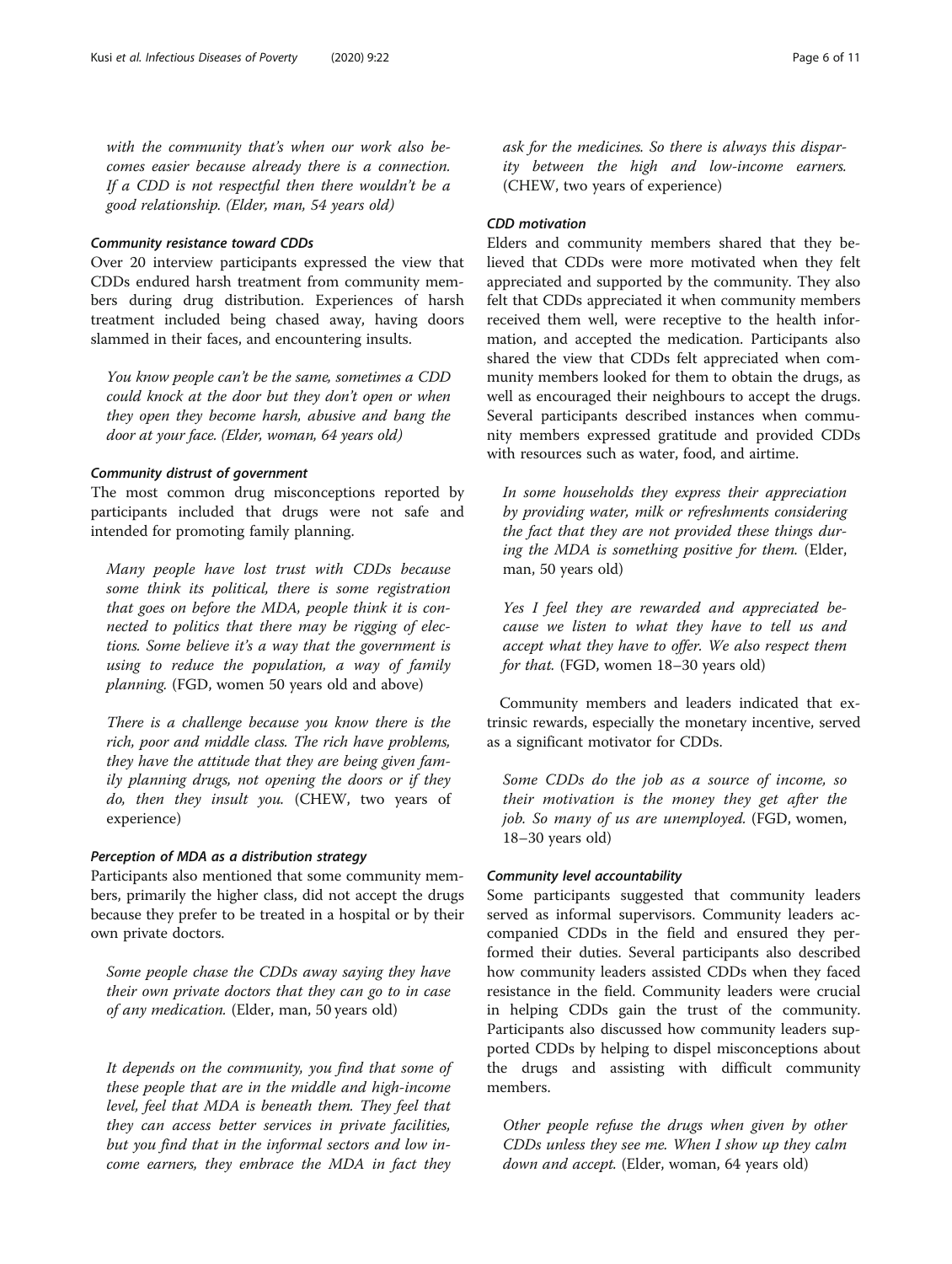Incitement among the community members, some spreading negative news about the medicines that's why village elders are involved to convince the community that the stories are not true. They believe in us even more than the sister or nurse accompanying us because they don't have enough interaction with the community. (Elder, man, 50 years old)

# Timing of MDA

Focus group and interview participants discussed the issue of participants not being available during MDA. The reasons for community members' unavailability during the MDA included work, school, and travel. This resulted in low coverage, especially when CDDs did not return to the household.

The problem was time factor they want to distribute the drugs during the day and that is the time when most people are at work. Supposed they were doing it at night, when we are all at home in the evening or at night then all of use would have taken medicines. (FGD, men, 30–50 years old)

#### CDD bias

For focus group participants, some CDDs are biased when distributing drugs so that community members are not offered the medicines.

They should be able to give drugs to all not denying others. (FGD, men 30–50 years old)

#### Community knowledge of CDD job responsibilities

The majority of participants mentioned that CDDs were expected to distribute drugs door to door, provide education on LF and the importance of drugs, and administer the proper dosage. Several participants expressed that CDDs were expected to perform directly observed treatment, without force, and to follow up with missed clients to ensure all households are met.

Before the MDA, the CDDs come to inform us after which they distribute the drugs. After the MDA, I see the CDDs coming around to check on those who had missed out on the drugs. (FGD, women, 18–30 years old)

Participants pointed out that some CDDs left the drugs for household members that are not around at the time of distribution or allowed household members to ingest the drugs later. Several focus group participants reported that some community members did not take the drugs because they forgot to take them later or they disposed of them instead.

"You see some CDDs bring the medicine but do not wait to watch someone swallow. They just give and go so in that case they don't swallow. (FGD, women 30–50 years old)

Interviews with the national LF focal point and county NTD focal points revealed similar themes around barriers and facilitators of implementing successful MDA campaigns. First, the program's limited financial resources for MDA lead to inadequate pay for CDDs, as well as high workload given the limited number of days allocated for MDA. In addition, treatment coverage is often affected by individuals' strong cultural and religious beliefs around LF and the purpose of the medications. For example, Muslim husbands might prevent their wives from ingesting drugs because of their fear it may result in infertility. Furthermore, perceptions around the causes of LF are informed by cultural beliefs passed on from generation to generation, making it difficult for some communities to participate in MDA. Given Kenya's political challenges over the last decade, many communities have a deep lack of trust for government programs and initiatives. The focal points agreed that more resources are needed to better educate communities about LF, gain the support of community leaders, develop additional fixed posts for distribution of medicines, improve supervision of CDDs, access hard-toreach areas, and motivate CDDs to achieve their MDA targets.

# **Discussion**

The current study systematically examines perceptions of CDDs from the perspectives of multiple stakeholders in coastal Kenya. The use of qualitative research methods is effective in exploring the meanings of social phenomena experienced directly by the individual, resulting in the collection of detailed, rich information [[17\]](#page-10-0). The findings suggest that gaining community acceptance and trust, as well as being selected from their own communities, impact CDDs' ability to reach household targets, as well as end users' decision to ingest medicines. In Cameroon and Uganda, CDD connectedness to the community was also emphasized among study participants as a major deciding factor on whether or not community members received CDDs and accepted the medicines [\[12](#page-9-0), [18](#page-10-0)]. Additionally, CDDs that are well-mannered, patient, effective communicators, and knowledgeable are well received by the community and perceived to perform well on the job [[10](#page-9-0)]. In our study, CDDs were not accepted or trusted due to poor community awareness of MDA, cultural and religious beliefs, and political propaganda. These findings are consistent with those of Ames et al., 2019 and Ahorlu et al., 2018 where community trust and selection of CDDs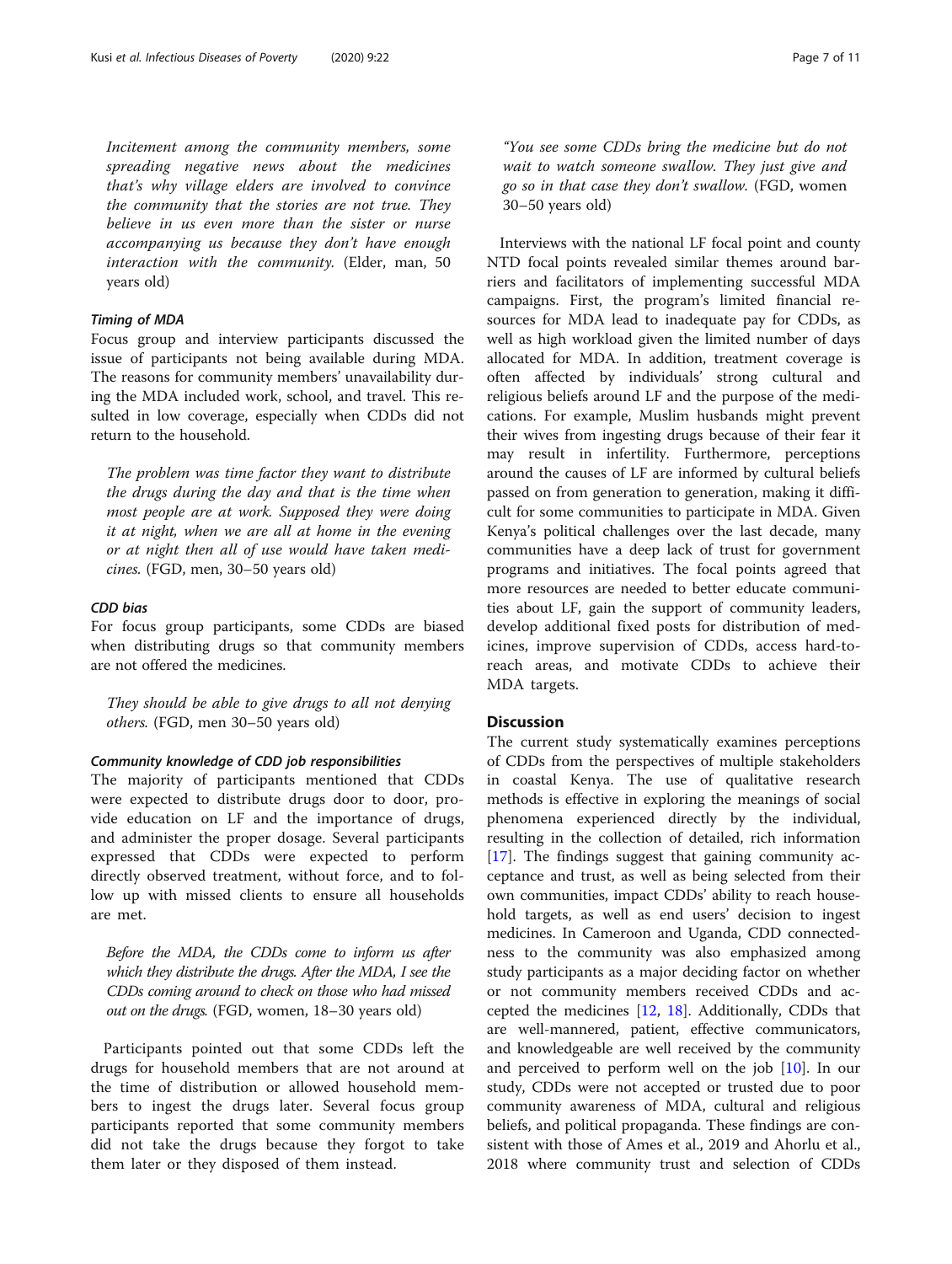positively impacted treatment coverage [[14,](#page-10-0) [19\]](#page-10-0). Participants also suggested that signs of appreciation from community members, such as provision of water and warm reception encouraged CDDs, whereas encountering hostile community members often discouraged them. Another relevant finding was around community distrust of the government. Participants shared that they believe MDA is the government's attempt to promote family planning. Odour has studied the integrity in public health sector service delivery among the population in Busia County, Kenya. Findings indicated that 68% of the respondents were of the opinion that corruption in the public health sector was a very serious problem. Respondents reported corruption practices, such as harassment from providers, extortion, absenteeism of providers and informal payments required for treatment [\[20](#page-10-0)]. Corrupt practices within the health system may fuel community distrust of the NTD program, including CDDs.

The negative perception of MDA as a distribution strategy among higher income individuals was another interesting finding. These individuals feel that they have no symptoms, and therefore, do not have a need to ingest medicines. They also do not find it appropriate to ingest medicines provided by CDDs given that they have access to private doctors and hospitals. However, individuals in the lower income classes embrace MDA. This suggests that higher income individuals may associate LF with poverty, do not trust the NTD program, and have limited awareness of LF and the importance of MDA. Lymphatic filariasis often affects the socially marginalized and poor due to lack of use or access to mosquito nets. In addition, morbidity and disability due to LF significantly reduce economic output and increase poverty [[21\]](#page-10-0). The lack of education and awareness, which may suggest a communication challenge with CDDs, around MDA and LF has been well documented. A study conducted by York et al., 2014 found that lack of awareness and education around LF was observed in both community members and CDDs [[22\]](#page-10-0). The findings also suggest that the timing of MDA affects CDDs' ability to distribute drugs to community members and to reach targets. Brieger 2000 found that community members did not respect the volunteers' time, approaching them at any time of the day [[23\]](#page-10-0). Furthermore, they were often absent during distribution, requiring the volunteer to visit again. This is because most people may be at work or traveling. Chami and colleagues in Uganda have documented CDD bias during MDA. They found that CDDs were more likely to deliver drugs to individuals who trusted them for health advice and were influential in the community, which allows them to maintain their own influential status [[24](#page-10-0)]. This means that less privileged individuals were less likely to be offered treatment. Social bias from CDDs during MDA may also be due to lack of sufficient monetary incentives, distance between households, and limited resources. Finally, the role of community leaders as informal supervisors that address myths about MDA and support CDDs with drug distribution serves as an important facilitator for achieving MDA targets.

The findings of this study suggest that, even if medicines are available, community members may not accept them because of distrust of the government, poor interactions and communication with and between CDDs and communities, and lack of knowledge and awareness of MDA and LF. Social bias from CDDs and timing of MDA affect some individuals' ability to access medicines during MDA. Medicines must be located within reasonable reach of the people who should benefit from it. CDDs must also have the capacity, motivation, time and resources to distribute medicines relation to the size of the target population. In order for the NTD program in Kenya to achieve epidemiologic coverage, the different dimensions of effective coverage must be addressed. Table [2](#page-8-0) below shows specific proposed solutions for improving MDA by theme and sub-theme. At the national level, the NTD program can enact policies that ensure that MDA is held at fixed posts, and in public spaces to increase access to medicines for all individuals. Furthermore, the roles of community elders can be clearly defined to reflect supervision, positive reinforcement and health education support during MDA. This will ensure that all elders across communities help to improve MDA and support CDDs in a uniform, systematic and impactful way. With a growing population and pressures to meet targets, CDDs may be required to distribute medicines to communities that did not select them; however, the local NTD program can actively work with community leaders to recruit CDDs on an ongoing basis and place them on standby. Pre-MDA activities at the national and local levels can include digitally based messaging that assures community members of integrity in the health system, government and service providers. CDD motivation can be sustained through supportive supervision and adequate training, incentives and resources. As concluded by Krentel and colleagues, implementing and testing solutions for improving CDD motivation should be done so through the health system for sustainability, and leverage novel approaches such as digital technologies to effectively engage communities [\[15](#page-10-0)].

The current study highlights not only the barriers to the successful implementation of MDA, but also the costs that CDDs bear in order to meet NTD program demands. It also highlights the importance of the careful choice of CDDs in the fight against LF, as well as the need for more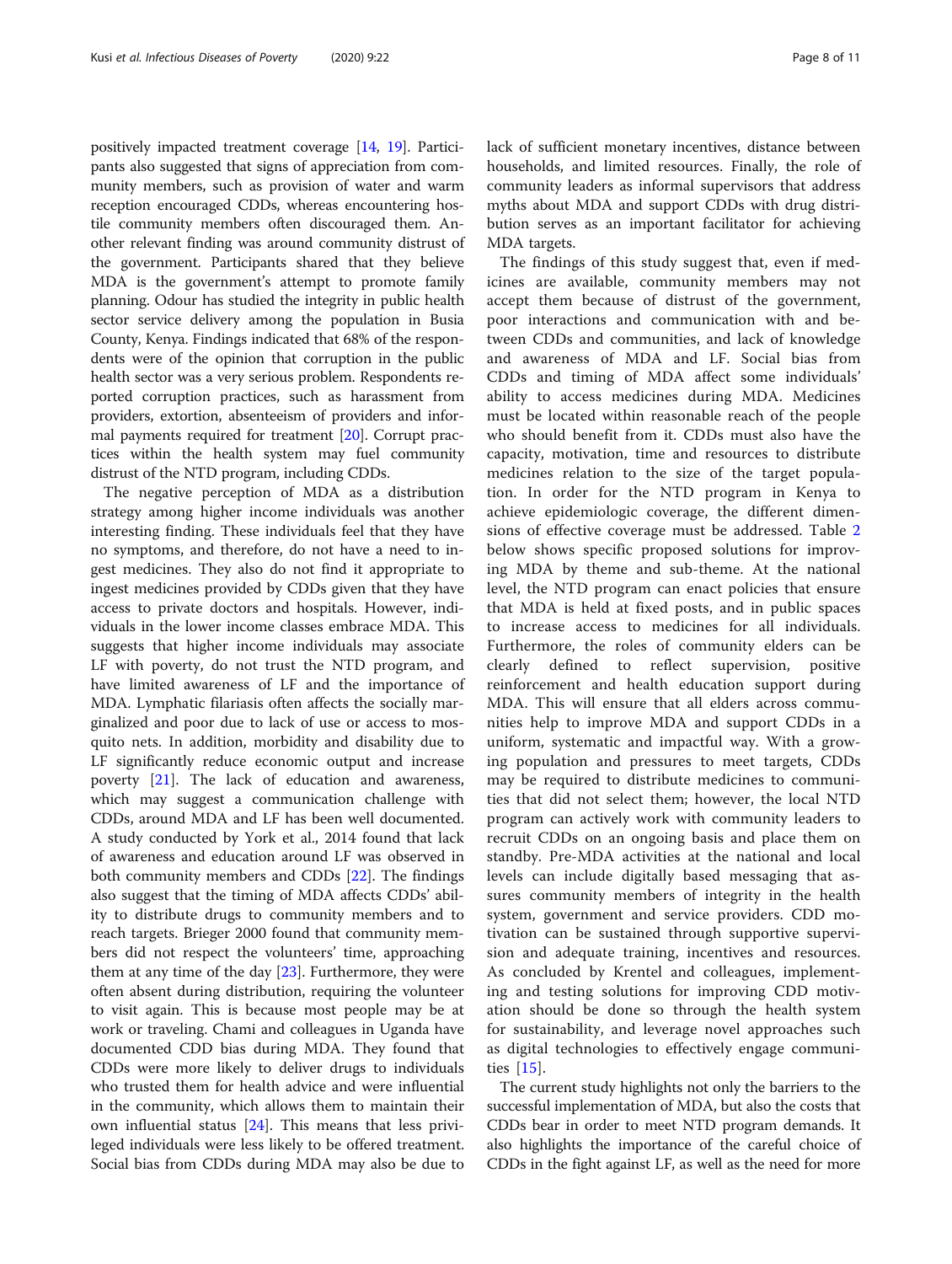Themes Sub-themes Sub-themes Sub-themes Solutions Solutions

# <span id="page-8-0"></span>Table 2 Solutions to improve MDA

| Communication<br>between CDDs and<br>the community        | CDDs hurriedly distribute drugs, resulting in little to no health<br>education.                                                                                                                                                                   | • CDDs can be given an extra day for distribution or sensitization<br>in order to provide adequate health education for communities.<br>• CDD trainings can include modules that emphasize the<br>importance of and justification for providing health education to<br>households before administering medicines.                                                                                                                                                                                                                                           |
|-----------------------------------------------------------|---------------------------------------------------------------------------------------------------------------------------------------------------------------------------------------------------------------------------------------------------|-------------------------------------------------------------------------------------------------------------------------------------------------------------------------------------------------------------------------------------------------------------------------------------------------------------------------------------------------------------------------------------------------------------------------------------------------------------------------------------------------------------------------------------------------------------|
| Qualities of good<br><b>CDDs</b>                          | Trust is established between CDDs and communities when CDDs<br>are nominated and selected by their community.<br>CDDs that are perceived to behave well and have a good image<br>are desirable.                                                   | • Prior to the implementation of MDA, community leaders should<br>be provided with a roster that lists all CDDs assigned to their<br>community, and ensure that CDDs are known to and accepted<br>by the community. This can be done during standing<br>community meetings.<br>• CDD trainings can include modules on expectations of<br>community members for good behavior and image, and how to<br>achieve that.                                                                                                                                         |
| Community resistance<br>toward CDDs                       | Community members' distrust of CDDs often led to sharp<br>resistance and negative treatment of CDDs.                                                                                                                                              | • Prior to MDA implementation, community leaders can hold a<br>meeting or forum introducing CDDs and explaining their roles.<br>During this meeting leaders can emphasize the importance of<br>accepting MDA and medicines<br>• Increase CDDs' knowledge of LF through adequate training<br>before MDA<br>• Provide CDDs with the job resources, aids and time they need to<br>adequately conduct social mobilization activities before MDA<br>• Community leaders and key popular figures can show<br>community members that they have ingested medicines. |
| the federal<br>government                                 | Community distrust of Community members perceive that the government is motivated<br>by a political agenda, and that MDA is the platform used to<br>advance their harmful agenda.                                                                 | • Government leaders at all levels can join community meetings<br>and record videos for various social media platforms to promote<br>MDA and the importance of ingesting medicines.<br>• Government leaders can collaborate with celebrities to use<br>digital media to build trust and assure the public that MDA and<br>medicines are safe and important.                                                                                                                                                                                                 |
| CDD motivation                                            | Community members perceive that CDDs are motivated when<br>they feel appreciated by them.                                                                                                                                                         | • Communities can pool resources like water and food, and<br>provide it to CDDs during MDA.<br>• During meetings with community members, leaders can<br>encourage them to embrace CDDs, show them appreciation and<br>help them where they can<br>• The NTD program can ensure that program staff and supervisors<br>are always within walking distance of CDDs to reduce out of<br>pocket expenses on airtime and transport.                                                                                                                               |
| Perception of MDA as<br>a distribution strategy           | Community members that perceive that drugs should be<br>distributed in private facilities or hospitals often don't participate<br>in MDA and belong the higher income groups. On the other<br>hand, those in the lower income groups embrace MDA. | • The NTD program can offer those in higher income groups the<br>option of obtaining their medicines from health centers or their<br>own doctors.                                                                                                                                                                                                                                                                                                                                                                                                           |
| Timing of MDA                                             | The period during which CDDs distributed medicines has an<br>impact on coverage.                                                                                                                                                                  | • The NTD program can explore alternative dates for MDA, and<br>ensure that CDDs have adequate time and resources to conduct<br>mop-up.<br>• The NTD program can explore distribution of drugs in<br>workplaces, health centers and other fixed posts.                                                                                                                                                                                                                                                                                                      |
| Community<br>accountability during<br>MDA                 | Community elders often help achieve treatment coverage<br>through indirect supervision of community members and CDDs<br>during MDA.                                                                                                               | • Community leaders can serve as informal supervisors during<br>MDA by conducting random checks on households and CDDs.                                                                                                                                                                                                                                                                                                                                                                                                                                     |
| CDD bias                                                  | CDDs purposively decide which individuals and groups would<br>receive medicines, which impacts treatment coverage.                                                                                                                                | • CDD trainings can include modules that emphasize the negative<br>impact and consequences of overlooking certain individuals.<br>• Supervisors can closely monitor the progress of CDDs during<br>MDA, and ensure that daily targets are being met. Supervisor<br>trainings should include modules of effective and supportive<br>supervision of CDDs to reduce bias.                                                                                                                                                                                      |
| Community<br>understanding of CDD<br>job responsibilities | CDDs are expected to engage in a variety of activities before,<br>during and after MDA.                                                                                                                                                           | • CDD trainings should emphasize the importance of directly<br>observed treatment.<br>• Community meetings held prior to MDA should include<br>discussions around the responsibilities of CDDs.                                                                                                                                                                                                                                                                                                                                                             |

CDDs Community drug distributors; LF Lymphatic filariasis; MDA Mass drug administration; NTDs Neglected tropical diseases.

detailed research. Future studies can include comparisons across CDDs in areas with high coverage and low coverage, and more in-depth exploration on CDDs' job-related experiences and their professional quality of life.

One of the main limitations of the study is the purposive selection of study participants by the sub-county NTD program. In preparing for the study, we were expected to rely on the NTD program's community health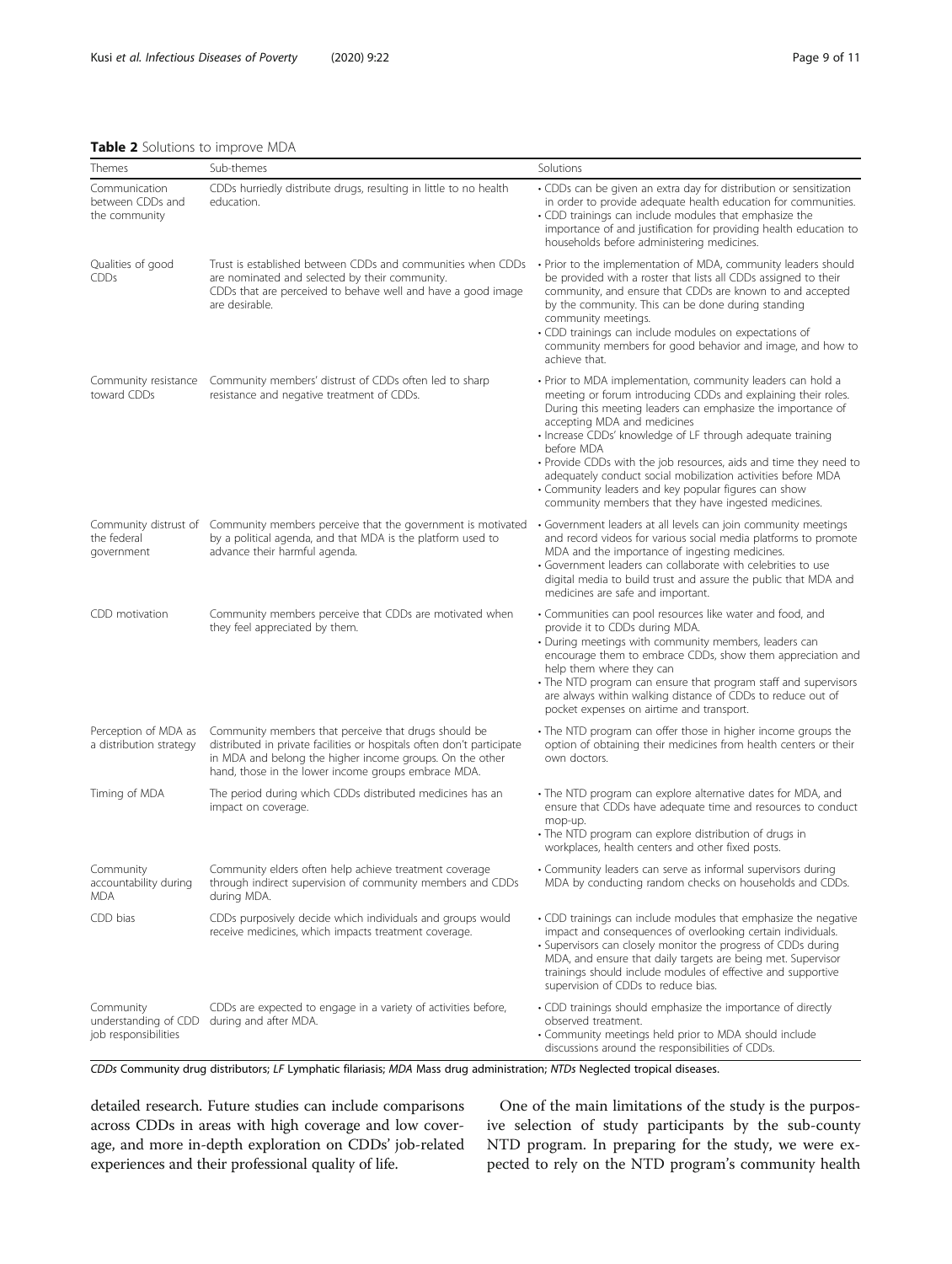<span id="page-9-0"></span>liaison to identify participants, which may have resulted in a biased sample and respondents providing interviewers with socially desirable responses. The study could have been strengthened by conducting separate focus groups for community members that did not participate in the previous MDA and those that did.

# Conclusions

The effective engagement of communities and CDDs in the fight against LF is critical to the achievement of national and international elimination goals. Given the introduction of new global targets and drug therapies, there are added pressures on NTD programs to deliver medicines to at-risk groups efficiently and effectively. Additional treatment rounds along with its associated enormous financial investments by donors may not be sustainable, threatening the effectiveness of NTD programs to efficiently and effectively deliver treatment to at-risk groups. In order to address these challenges, changes at both the macro and micro levels must take place. If the NTD programme in Kenya continues to achieve low coverage, they will have to continue to treat areas like Kaloleni and Mvita sub-counties, and possibly experience delays in achieving WHO targets. This also means that the country program will require additional financial, human, and biomedical investments in order to ensure that various stakeholders are effectively engaged. If country NTD programs are going to be successful in maximizing resources, sustaining the gains made, and achieving elimination goals, it is imperative to tackle MDA challenges at all levels of the health system.

#### Abbreviations

CDD: Community drug distributor; CHEW: Community health extension worker; LF: Lymphatic filariasis; MDA: Mass Drug Administration; NTDs: Neglected tropical diseases; WHO: World Health Organization

#### Acknowledgements

We thank all of the interview participants who understood the importance of the study and agreed to offer their time to be interviewed. We are also grateful for the support of public health interns in each sub-county by assisting with data collection. The county, sub-county, and national level NTD focal points were extremely supportive with community entry, recruitment of study participants, and execution of data collection activities. Finally, I would like to thank The Task Force for Global Health for their support in the execution of this study.

#### Authors' contributions

CK: conceived and designed the study. CK: collected data. CK: analyzed data and drafted the manuscript. PS and SM: revised the draft manuscript. All authors read and approved the final manuscript.

#### Authors' information

Not applicable.

#### Funding

This study received partial financial support from the United Kingdom Department for International Development.

#### Availability of data and materials

The dataset supporting the conclusions of this article is available on request from the lead author.

#### Ethics approval and consent to participate

Ethics approval for the study was obtained from the Ethics Committee of Northwest and Central Switzerland and the Kenya Medical Research Institute approval number 2018–00694. All study participants were over the age of 18 years or older and provided written informed consent.

#### Consent for publication

Informed consent was obtained from all individual participants included in the study.

#### Competing interests

The authors declare that they have no competing interests.

#### Received: 1 November 2019 Accepted: 5 February 2020 Published online: 02 March 2020

#### References

- 1. No one left behind. 2017. [http://apps.who.int/iris/bitstream/10665/2594](http://apps.who.int/iris/bitstream/10665/259487/1/WHO-FWC-17.3-eng.pdf?ua=1) [87/1/WHO-FWC-17.3-eng.pdf?ua=1.](http://apps.who.int/iris/bitstream/10665/259487/1/WHO-FWC-17.3-eng.pdf?ua=1) Accessed 17 Aug 2019.
- 2. WHO. Summary of global update on provision of preventive chemotherapy in 2017 And progress towards ensuring timely supplies and management. Wkly Epidemiol Rec. 93:508–20 [https://extranet.who.int/iris/restricted/](https://extranet.who.int/iris/restricted/handle/10665/275004) [handle/10665/275004.](https://extranet.who.int/iris/restricted/handle/10665/275004)
- 3. Macfarlane CL, Dean L, Thomson R, Garner P. Community drug distributors for mass drug administration in neglected tropical disease programmes: systematic review and analysis of policy documents. J Glob Health. 2019;9: 20414. [https://doi.org/10.7189/jogh.09.020414.](https://doi.org/10.7189/jogh.09.020414)
- 4. Corley AG, Thornton CP, Glass NE. The role of nurses and community health workers in confronting neglected tropical diseases in sub-Saharan Africa: a systematic review. PLoS Negl Trop Dis 2016;10:e0004914. https://doi.org/ <https://doi.org/10.1371/journal.pntd.0004914>.
- 5. Chami GF, Kabatereine NB, Tukahebwa EM. Profiling the best-performing community medicine distributors for mass drug administration: a comprehensive, data-driven analysis of treatment for schistosomiasis, lymphatic filariasis, and soil-transmitted helminths in Uganda. BMC Med. 2019;17:69. [https://doi.org/10.1186/s12916-019-1303-z.](https://doi.org/10.1186/s12916-019-1303-z)
- 6. Kisoka WJ, Tersbol BP, Meyrowwitsch DANW, Simonsen PE, Mushi DL. Community members' perceptions of mass drug administration for control of lymphatic filariasis in rural and urban Tanzania. J Biosoc Sci. 2016;48:94– 112. <https://doi.org/10.1017/S0021932015000024>.
- 7. Njomo DW, Mukoko DA, Nyamongo NK, Karanja J. Increasing coverage in mass drug administration for lymphatic filariasis elimination in an urban setting: a study of Malindi town, Kenya. PLoS One. 2014;9:e83413. [https://](https://doi.org/10.1371/journal.pone.0083413) [doi.org/10.1371/journal.pone.0083413.](https://doi.org/10.1371/journal.pone.0083413)
- 8. Weldegebreal F, Medhin G, Weldegebriel Z, Legesse M. Knowledge, attitude and practice of community drug distributors' about onchocerciasis and community directed treatment with ivermectin in Quara district, North Western Ethiopia. BMC Res Notes. 2016;9:206. [https://doi.org/10.1186/](https://doi.org/10.1186/s13104-016-2010-x) [s13104-016-2010-x.](https://doi.org/10.1186/s13104-016-2010-x)
- 9. Oluwole A, Dean L, Lar L, Salami K, Okoko O, Isiyaku S, et al. Optimising the performance of frontline implementers engaged in the NTD programme in Nigeria: lessons for strengthening community health systems for universal health coverage. Hum Resour Health. 2019;17:79. [https://doi.org/10.1186/](https://doi.org/10.1186/s12960-019-0419-8) [s12960-019-0419-8.](https://doi.org/10.1186/s12960-019-0419-8)
- 10. Fleming FM, Matovu F, Hansen KS, Webster JP. A mixed methods approach to evaluating community drug distributor performance in the control of neglected tropical diseases. Parasit Vectors. 2016;9:345. [https://doi.org/10.](https://doi.org/10.1186/s13071-016-1606-2) [1186/s13071-016-1606-2](https://doi.org/10.1186/s13071-016-1606-2).
- 11. da-Costa Vroom FB, Aryeetey R, Boateng R, Anto F, Aikins M, Gyapong M, et al. Data reporting constraints for the lymphatic filariasis mass drug administration activities in two districts in Ghana: A qualitative study. SAGE Open Med. 2015;3:2050312115594083. [https://doi.org/10.1177/](https://doi.org/10.1177/2050312115594083) [2050312115594083](https://doi.org/10.1177/2050312115594083).
- 12. Senyonjo L, Oye J, Bakajika D, Biholong B, Tekle A, Boakye D, et al. Factors associated with ivermectin non-compliance and its potential role in sustaining onchocerca volvulus transmission in the west region of